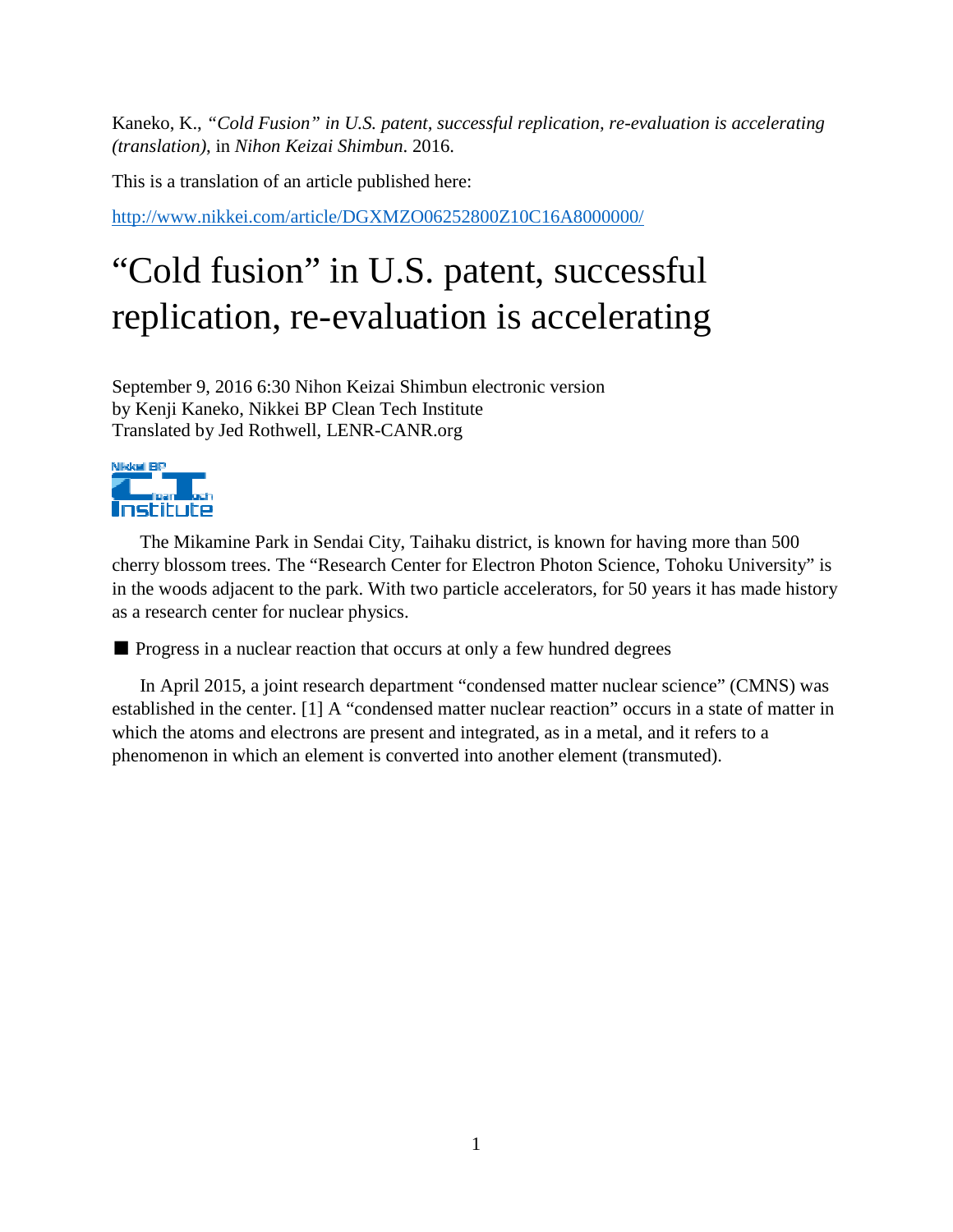

Condensed Matter Nuclear Science (CMNS) research laboratory. From the left: Clean Planet president Yoshino, Tohoku University Visiting Associate Professor Ito, Professor Iwamura, Clean Planet director Masanao Hattori (photo: Nikkei BP)



CMNS science experimental apparatus in the laboratory of the nuclear reaction research department. A nuclear reaction occurs in this apparatus (photo: Nikkei BP)

In present day physics, it is considered common sense that in order to continuously transmute elements by nuclear fusion, you need a reaction in plasma at a temperature of 100 million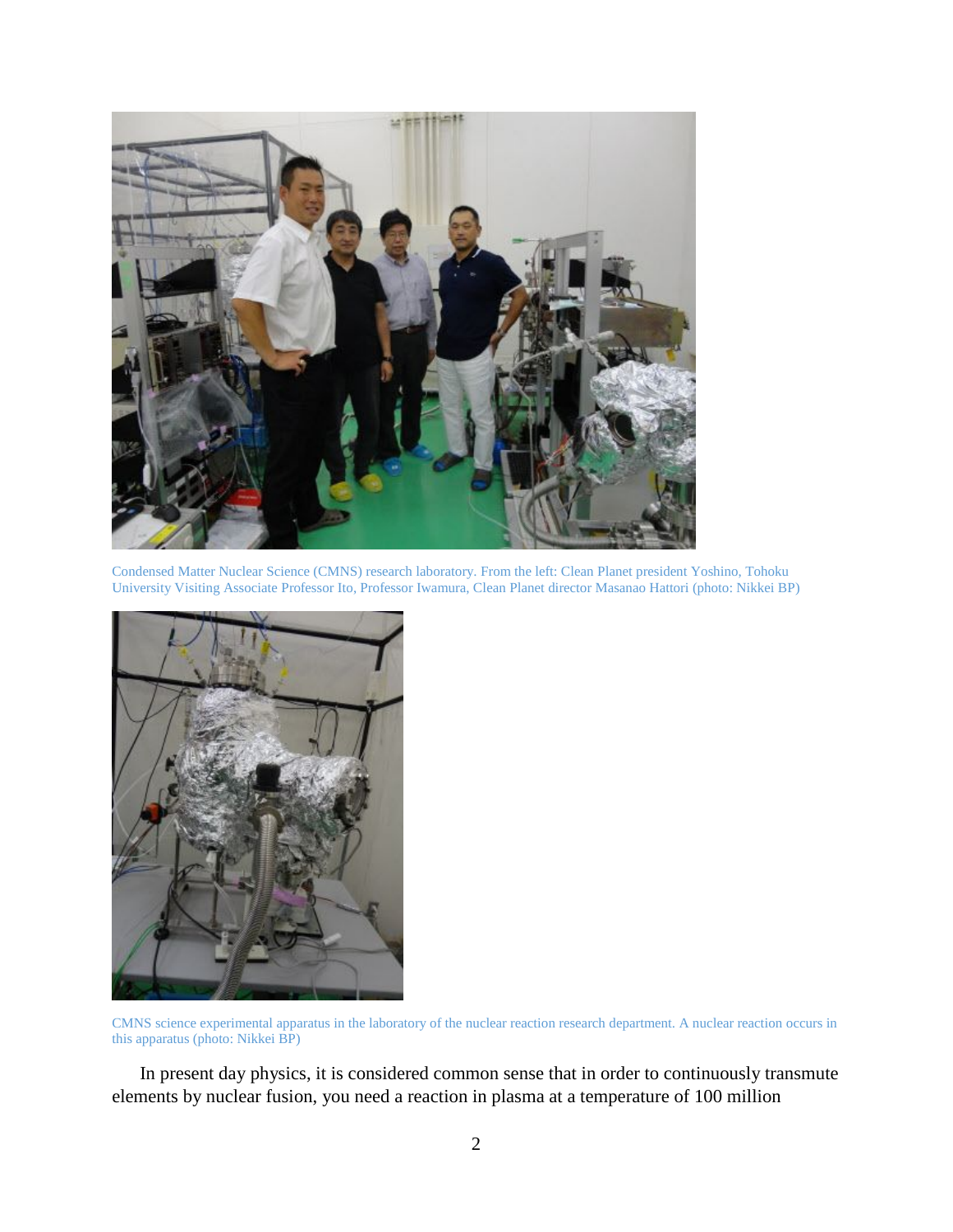degrees Celsius or more. This has promoted the construction of the "ITER (International Thermonuclear Experimental Reactor)" under international cooperation involving France, Japan and other nations. In this technique, plasma is confined at 100 million degrees Celsius in a magnetic field generated by a huge coil. However, compared to the initial planned target for this project, commercialization of this technique has been significantly delayed.

If a CMNS reaction occurs, atoms at low temperatures of several hundred degrees Celsius above room temperature undergo fusion, transmuting nuclides. Upon entering the new building constructed as part of the Tohoku University Electronic Light Science Research Center, you encounter a CMNS experimental apparatus wrapped in insulation.

The chamber (container) in which the nuclear reaction occurs is cylindrical. It is made of metal, so the inside is not visible, but the temperature is measured with a sensor. "The experimental project has only been underway for about a year, but it is going well and we already have excess heat." said Yasuhiro Iwamura, research professor of the research department, while looking at the temperature log.

■ Researchers at Mitsubishi Heavy Industries moved to Tohoku U.

In the past, CMNS was referred to as "cold fusion." This phenomenon was announced by two researchers at the U.S. University of Utah in March 1989, and it was in the limelight worldwide. [2] But, after the report was released from the University of Utah, additional tests that were performed, and as a result many leading institutions in the U.S. and Europe published negative opinions before the end of 1989. A verification project was also launched by the Ministry of Economy, Trade and Industry in Japan. In 1993 the Ministry expressed the view that "no excess heat has been demonstrated in cold fusion experiments."

However, some researchers continue to believe that the reaction is possible, and they have steadily continued low profile research. They have gradually increased the reproducibility of the phenomenon. From around 2010, in places such as the United States, Italy and Israel, venture capital companies have been formed one after another for the purpose of developing cold fusion into a practical source of energy. The effect, called CMNS in Japan and "low energy nuclear reactions" (LENR) in the U.S., has been re-evaluated.

In fact, in April 2015 a newly established condensed nuclear reaction joint research department in Tohoku University was launched with by Clean Planet Co. (Tokyo, Minato-ku), which invests in ventures and laboratories in the clean energy field. Tohoku University provided the facilities and human resources.

Hideki Yoshino, president of Clean Planet, invested funds in the Tohoku University project. He believes that: "Enormous energy has been generated in stable reactions. A path to safe, low cost energy generation has been opened. Competing development projects in Europe and the U.S. have begun. Japanese researchers have a track record of leading in this field. As the research turns toward practical applications, we should apply the accumulated wisdom of the Japanese researchers."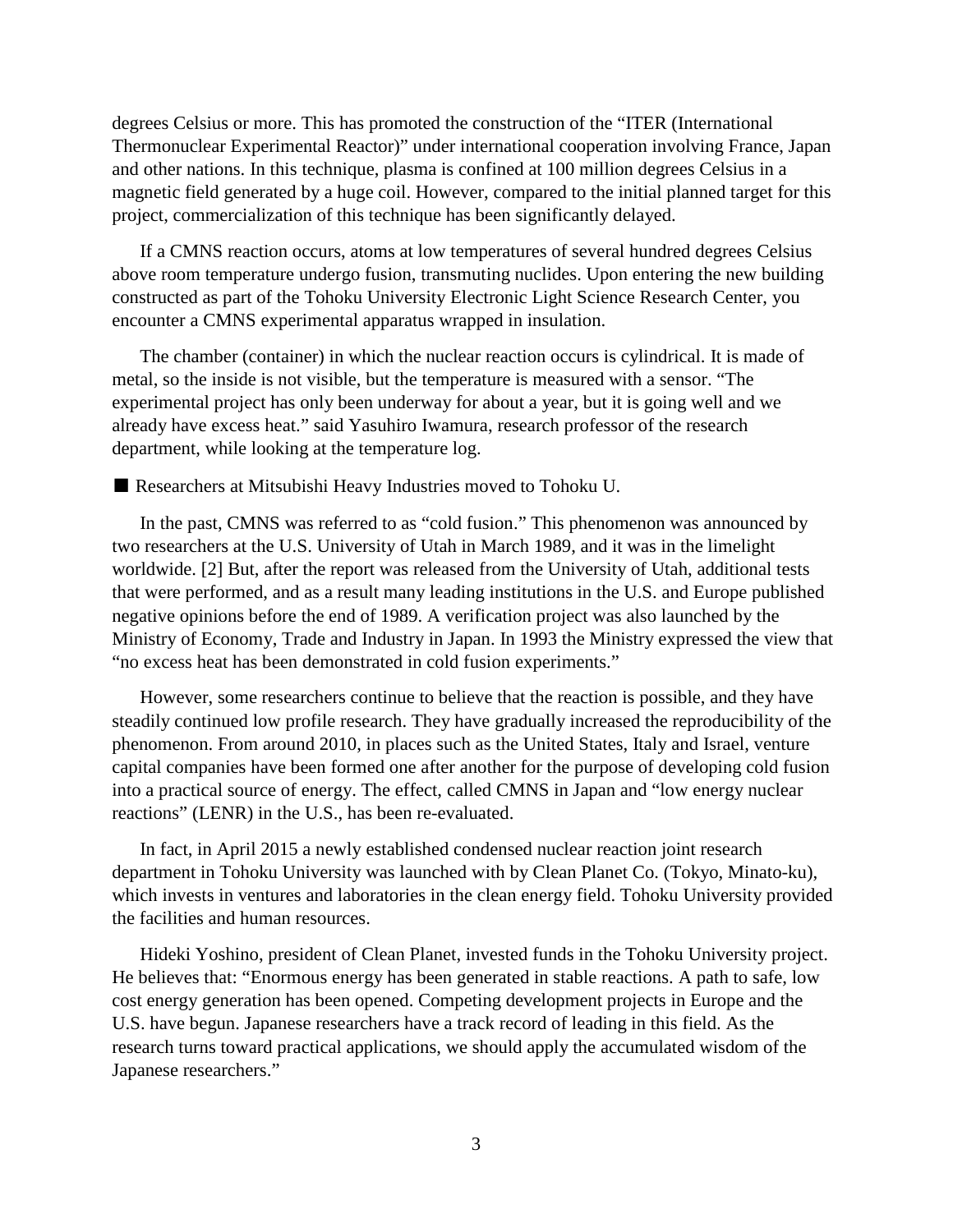Research professor Iwamura of the Tohoku University Condensed Matter Nuclear Science Department, and visiting associate professor Takehiko Ito were both formerly involved in the study of CMNS at Mitsubishi Heavy Industries (MHI), and they moved to Tohoku University when the opportunity arose when this department was established. At MHI, they conducted low profile research with this as a technique to render harmless radioactive waste; research efforts under the name "new element conversion." [3, 4] Their achievements in successful selective element conversion were cited worldwide.

■ Observed "excess heat" after just one year

When Professor Iwamura moved to Tohoku University, he took this as an opportunity to switch the target of their research from the detoxification of radioactive waste to "heat generation." The field of application of CMNS has two main directions: energy generation, and transmutation. The latter includes the detoxification of radioactive waste and the production of rare elements. The market value of a practical application for energy generation would be orders of magnitude larger than the market for transmutation, so companies such as Clean Planet and venture capitalists are concentrating on research to develop an energy source.

In fact, even with respect to "heat generation," results from Japanese researchers have been cited worldwide. Pioneer researchers include Dr. Tadahiko Mizuno of Hokkaido University and Dr. Yoshiaki Arata, Professor Emeritus of Osaka University. Currently, in Japan, practical application research has been promoted based on the heat generation techniques of these two researchers.

Clean Planet has invested in joint research with Dr. Mizuno's company Hydrogen Engineering Application and Development Company (Sapporo). Research professor of Tohoku University Iwamura and his colleagues' first efforts were to reproduce the experiment devised by Dr. Mizuno, and they have made steady progress in observing "excess heat."

The technique works like this. There are two wire-like palladium electrodes arranged in a cylindrical chamber, with the periphery surrounded by a nickel mesh. [5] High voltage is applied to the electrodes, causing glow discharge. After this treatment the electrodes are heated (baked) at  $100 \sim 200^{\circ}$ C. As a result, the surface of the palladium wire is covered with a film made up of a structure of nanoscale palladium and nickel particles.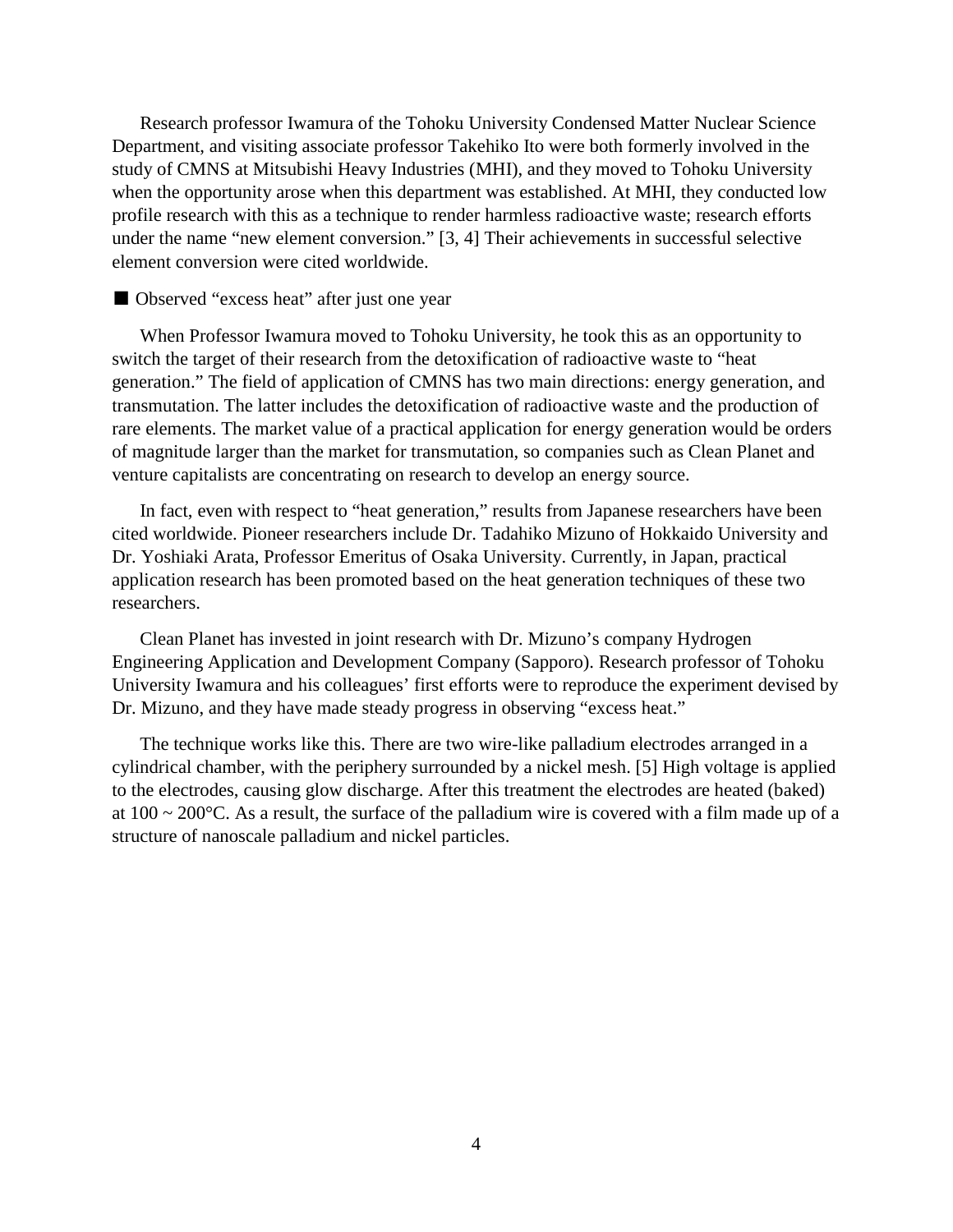

A two-wire palladium electrode is placed in this experimental apparatus chamber, in surroundings enclosed by a nickel mesh (Source: Tohoku University Professor Iwamura)

After processing in this way to activate the palladium surface, the chamber is evacuated, while being heating up to several hundred degrees with a resistance heater. Deuterium gas is then introduced at high pressure (300  $\sim$  170 Pa), enough to sufficiently ensure contact between the palladium and deuterium. Then, "excess heat" exceeding the heat from the resistance heater input power is observed. When researchers introduce deuterium gas in the same apparatus under the same conditions but without doing the activation treatment first, excess heat is not observed. The excess heat causes a temperature difference ranging from about  $70 \sim 100^{\circ}$ C.

Iwamura describes the project with enthusiasm. "The experimental project has only been underway for about a year, but it is going better than we expected and we already have stable excess heat. We are applying the knowledge accumulated in our research at Mitsubishi Heavy Industries, demonstrating that highly reproducible element conversion techniques can also be applied to heat generation."

## ■ Nanostructures promote the nuclear reaction

Meanwhile, research in heat generation based on the method developed by professor emeritus Arata of Osaka University continues, with the technology-based think tank Technova (Tokyo Chiyoda-ku). Aisin Seiki Co. and Toyota Motor Corp. have invested in this company. Technova has welcomed as an advisors professor emeritus Akito Takahashi of Osaka University and professor emeritus Akira Kitamura of Kobe University, who have continued to research in collaboration with Kobe University.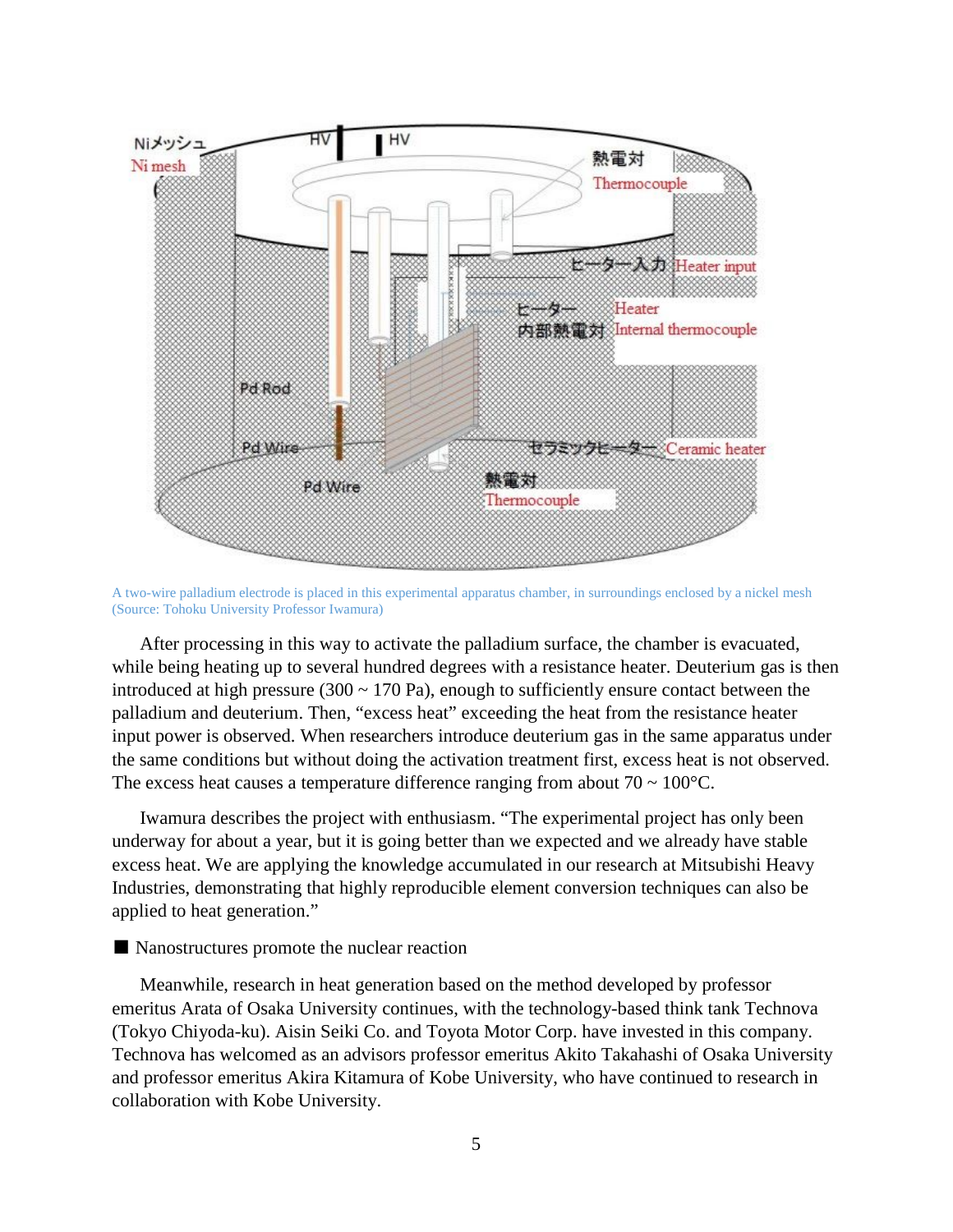In May 2008, Emeritus Professor Arata carried out a public experiment at Osaka University before news media. The technique he used at that time employed a zirconium oxide-palladium alloy in a nano-structure grid pattern, with deuterium gas forced into the structure under pressure. [6-8] He observed excess heat and helium production at room temperature. A Technova team forced light hydrogen into a nickel and copper-based nanoparticle structure based on Arata's. They succeeded in generating excess heat after a long waiting period of more than a month, by heating the sample up to about 300°C.

In 1989 at the U.S. University of Utah, when cold fusion attracted attention, the approach then used was electrolysis of a palladium electrode with heavy water (deuterium) in the solution. In subsequent studies, in addition to the electrolysis method, the gas loading method of injecting deuterium gas has been developed with increasing reproducibility. Nowadays, the gas loading system has become more mainstream than the electrolytic system. The Mizuno method being tested by Tohoku University and by Clean Planet, and also the Arata method being tested by Technova and Kobe University, both evolved from the gas loading technique.

In addition, "palladium and nickel nano-structures of the surface of the sample, deposited on a substrate such as copper, trigger the nuclear reaction; and this has been found to be a major key to excess heat generation," according to Professor Iwamura of Tohoku University.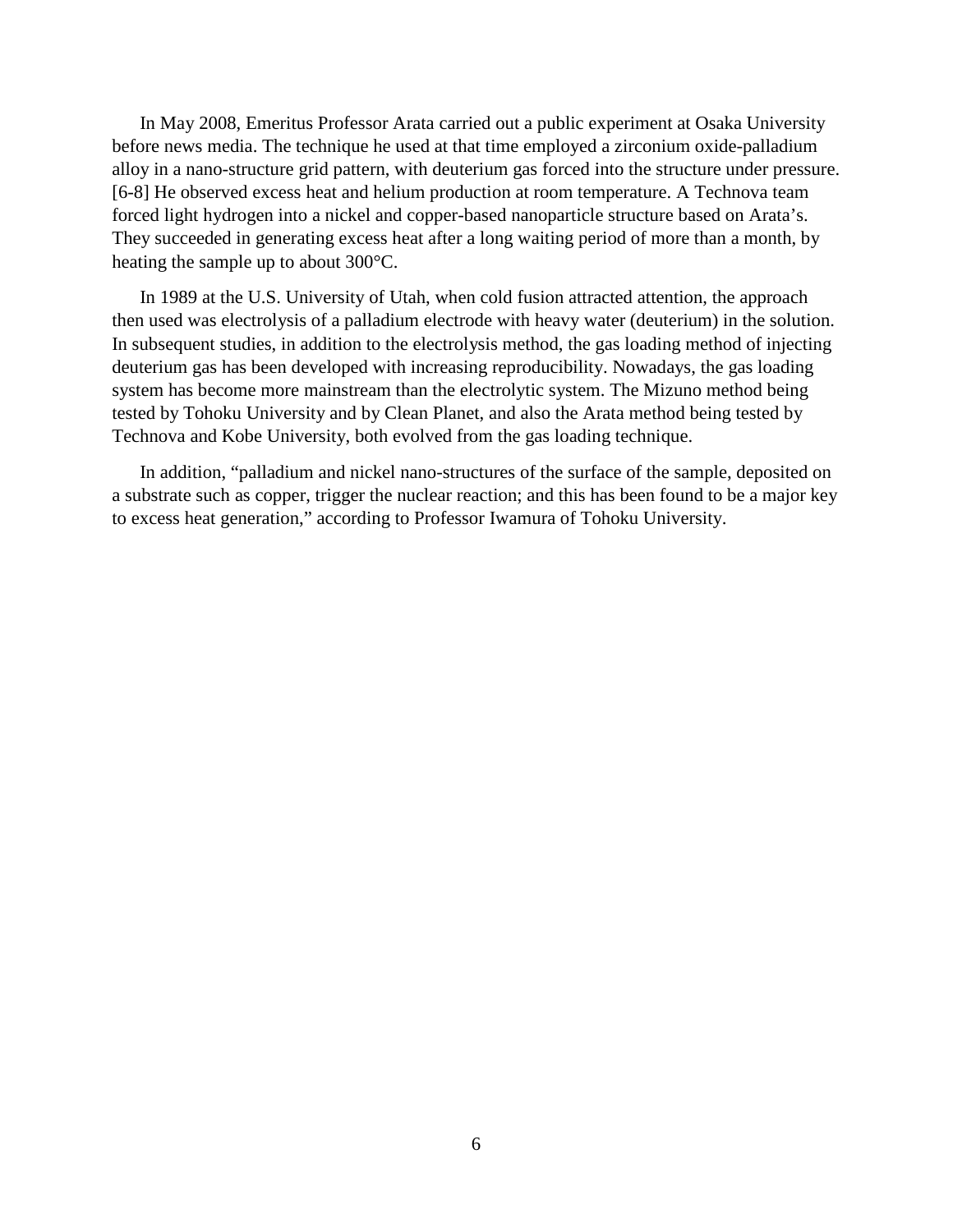SEM image of a Pd wire after an experiment at Tohoku U.



After glow discharge treatment, the surface is covered with a film composed of nanoscale particles of palladium and nickel, etc. (Source: Tohoku University Professor Iwamura)

Qualitatively, 100% reproducibility has been established. The future research target is therefore: "how to increase heat generation, and how to use inexpensive materials such as nickel with light hydrogen, instead of palladium and deuterium" says Hideki Yoshino, president of Clean Planet.

■ First patent in the United States is granted

On October 2-7, 2016, the 20th International Conference on Condensed Matter Nuclear Science (ICCF20) will be held in Sendai. It will be hosted by the newly established CMNS research department of Tohoku University. The conference, held every year or two, is expected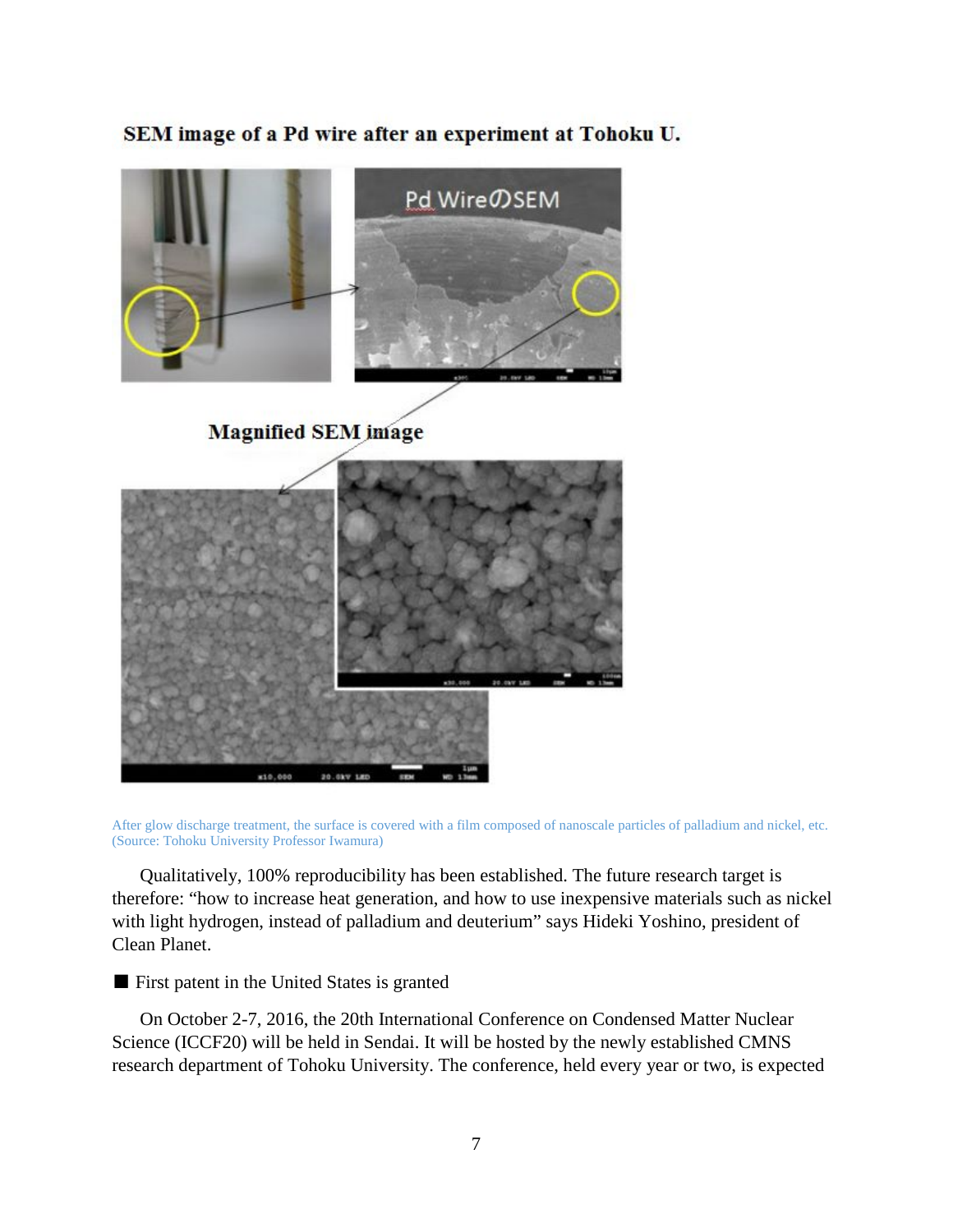to attract more than 200 researchers in CMNS, who will announce their latest achievements. It is expected that the research results from the two groups of Japan will be highlighted.

Preparations for ICCF20 are progressing steadily, "In addition to researchers from the U.S. and Europe, researchers from China, Russia, etc., and about 30 countries overall are scheduled to participate, and it is likely there will be an increasing number of participants from corporations," according to Appointed Professor Iwamura of Tohoku University. Beginning with the  $17<sup>th</sup> ICCF$ conference in 2012, there has been increasing participation by researchers from corporations. In the 18th meeting in July 2013, more than 40% of participants were from corporations promoting the development of "heat output devices" using CMNS.

Yoshino, president of Clean Planet, says that "75 companies engaged in CMNS research have surfaced, include leading electrical equipment and automobile manufacturers. Goaded by the participation of these companies, U.S. policy officials have been seen as beginning to position CMNS as an important technology for industrial policy."

In November 2015, for the first time, the U.S. Patent Office granted a patent application from a U.S. researcher for a CMNS device. Previously, such patents were denied on the basis that a phenomenon that cannot be theoretically explained by current physics cannot be patented. The technical name of the patented process was "excess enthalpy by pressurized loading of deuterium into nano-sized metallic particles." Again, the nanostructure is a key point of the technology.

## ■ Japan and Italy lead

In May 2016, the U.S. Congress ordered the Department of Defense (DoD) to assess the current status of CMNS from the point of view of national security. The DoD plans to report in September. A Member of Congress requested the DoD to determine, "if condensed matter nuclear science nuclear research has shifted to practical use, and whether it might become a revolutionary energy production and energy storage technology." Also, the request showed recognition that "at present, Japan and Italy lead in the development, and Russia, China, Israel and India have also put some development resources into the field."

Even though the name has been changed from "cold fusion" to "condensed matter nuclear science", many researchers still view this field as "pseudoscience." At the root of their view, there is a weakness that the phenomenon cannot be explained by current physics. In particular, there is really no theory that can explain how the reaction might overcome the repulsive force acting between protons (the Coulomb barrier), or how there could be a nuclear reaction which does not emit particles or radiation.

That said, some theories have been proposed to explain the reaction. Many theories have in common a focus not on a reaction between the two atoms, but rather between a collection of atoms in a phenomenon known as a "multi-body reaction" that occur simultaneously. This is proposed to occur in metals in which electrons and protons are densely packed and the Coulomb barrier is shielded by some principle, which gives rise to catalytic effects.

At Tohoku University, in parallel with the replication of the heat generation experiment, researchers plan to elucidate a theory to explain the reaction. In this way, as the theoretical study